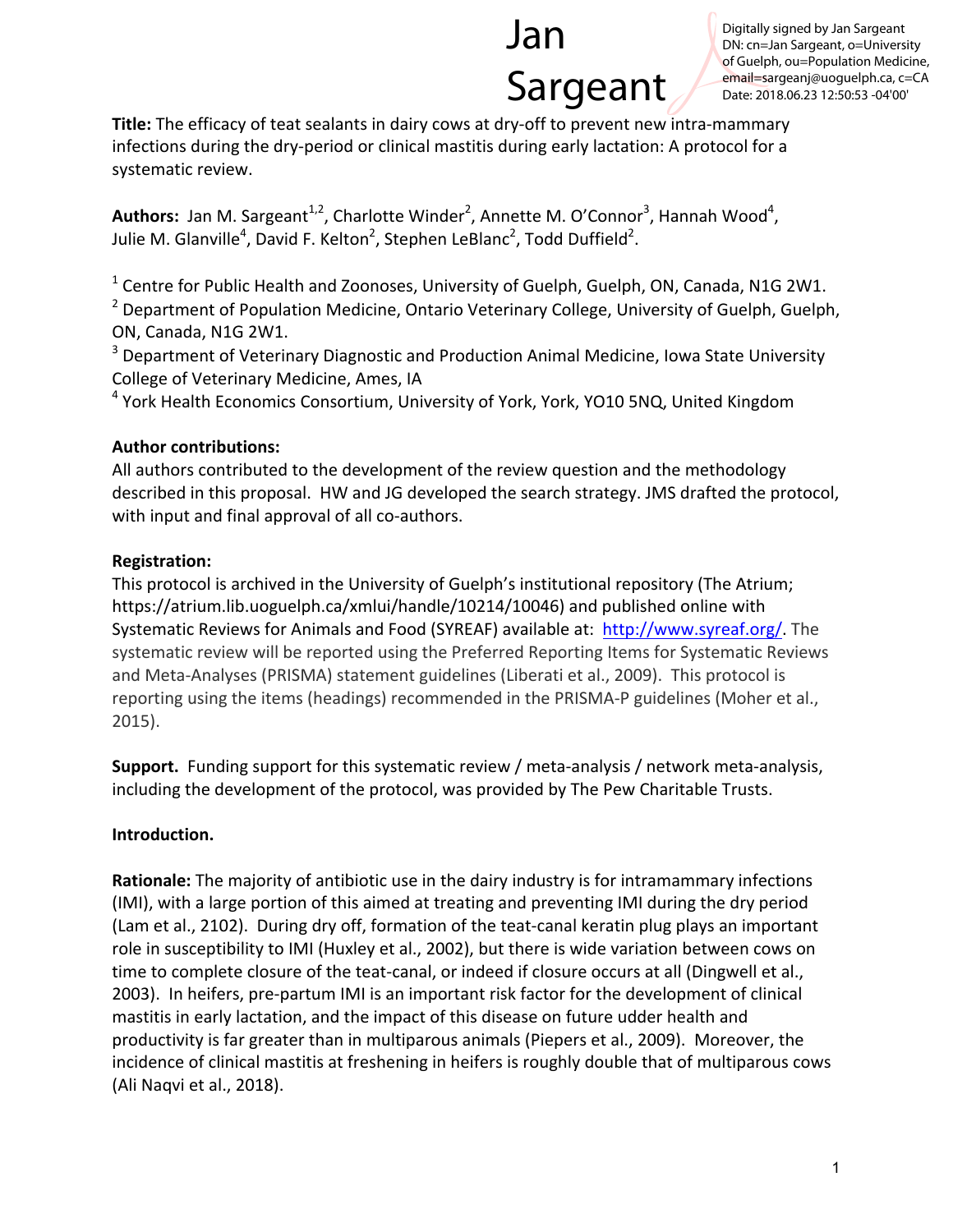Teat sealants provide a non-antibiotic strategy to prevent IMI in the pre-calving period, which is of increasing importance due to concern for antimicrobial use and its relationship with the development of antimicrobial resistance (WHO, 2015). Understanding the efficacy of these products is essential to optimizing their use in order to decrease reliance on antibiotics for both treatment and prevention. Systematic reviews of randomized controlled trials in these areas will yield the highest level of evidence for efficacy of treatment under field conditions (Sargeant and O'Connor, 2014). Establishing the efficacy of teat sealants at dry-off, and pre-partum in heifers, to reduce the incidence of both clinical mastitis and/or IMI, will serve to improve decision makers' ability to engage in effective stewardship of antibiotics thorough the strategic use of non-antibiotic alternatives.

**Objectives:** The objective of this protocol is to describe the methods for a systematic review – network meta-analyses to address the efficacy of internal or external teat sealants at dry off to prevent new IMI and clinical mastitis early in the subsequent lactation.

The specific PICO elements, which will define the eligibility criteria, are as follows:

- i. *Population:* Pre-partum heifers and dairy cows after their first (or greater) lactation without existing IMI.
- ii. Intervention: Internal or external teat sealant given to heifers pre-partum or dairy cows at the time of dry off.
- iii. *Comparator:* No teat sealant, placebo, or an alternative treatment (such as an antibiotic dry-cow preparation).
- iv. *Outcomes:* Critical outcomes will include i) incidence of IMI during the pre-calving period immediately following the intervention, ii) incidence of IMI during the first 30 days of the subsequent lactation and iii) incidence of clinical mastitis during the first 30 days of the subsequent lactation. Secondary outcomes will include total antibiotic use during the first 30 days of the subsequent lactation, milk production during the subsequent lactation, somatic cell count during the first test of the subsequent lactation or the average of the first 3 tests of the subsequent lactation, and the risk of culling due to mastitis during the subsequent lactation.

#### **Methods**

**Eligibility criteria:** In addition to eligibility criteria as described in the PICO elements described above, eligibility criteria will include publication in English. Both published and non-published (grey literature) studies are eligible, provided they report the results of a primary research study with a concurrent comparison group using an eligible study design.

**Study designs eligible:** Controlled trials with natural disease exposure will be eligible. During full-text eligibility screening, we will identify studies that appear to address the review questions but using an observational design or an experimental design with deliberate disease induction; however, these studies will not be included in further steps of the review.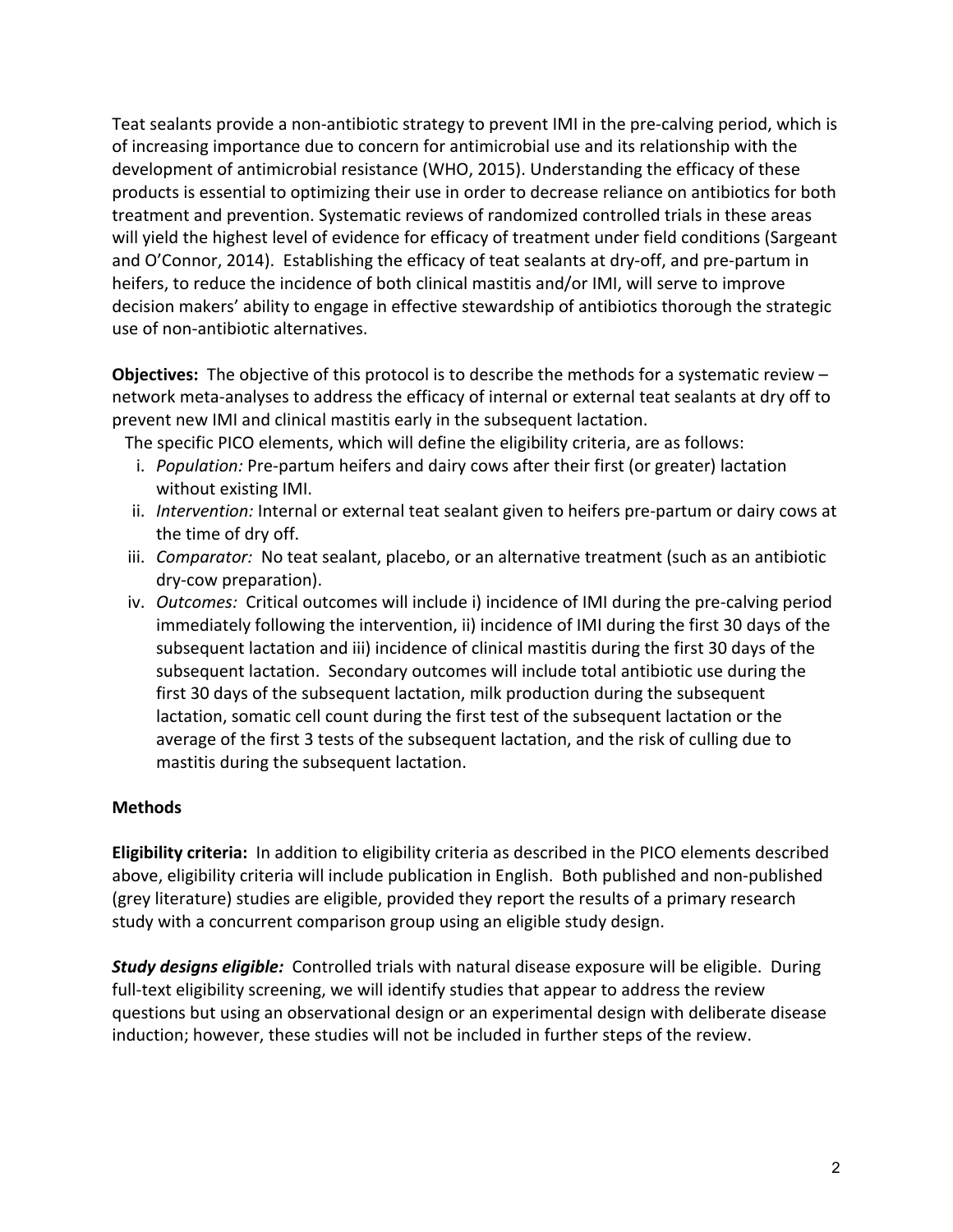#### **Information sources:**

We will conduct the literature search in a range of relevant bibliographic databases and other information sources containing both published and unpublished literature. Table 1 presents the resources to be searched.

# **Table 1: Databases and information sources to be searched**

| Database / information source            | Interface / URL      |
|------------------------------------------|----------------------|
| and<br>MEDLINE,<br>MEDLINE<br>In-Process | Ovid SP              |
| MEDLINE(R) Daily Epub Ahead of Print     |                      |
| <b>CAB Abstracts</b>                     | <b>CAB</b> Interface |
| <b>Science Citation Index</b>            | Web of Science       |
| Conference Proceedings Citation Index -  | Web of Science       |
| Science                                  |                      |
| Agricola                                 | Proquest             |
|                                          |                      |

We will also hand-search the table of contents of the following relevant conferences from 1997 to 2018:

- Proceedings of the American Association of Bovine Practitioners;
- World Association for Buiatrics;
- National Mastitis Council Proceedings

The FDA website containing the Freedom of Information New Animal Drug Approvals (NADA) summaries also will be searched.

# **Search strategy:**

A Science Citation Index (Web of Science) search strategy designed to identify studies of antibiotic treatments during the dry-off period in dairy cattle is presented in Table 2. The search strategy employs a multi-stranded approach to maximize sensitivity. The conceptual structure is as follows:

• Dairy cattle;

AND

Internal or external teat sealants.

# Table 2: Search strategy to identify studies of teat sealants during the dry-off period in dairy cattle in Science Citation Index (Web of Science)

# 11 #10 AND #4 552 # 10 #9 OR #8 OR #7 OR #6 OR #5 63,874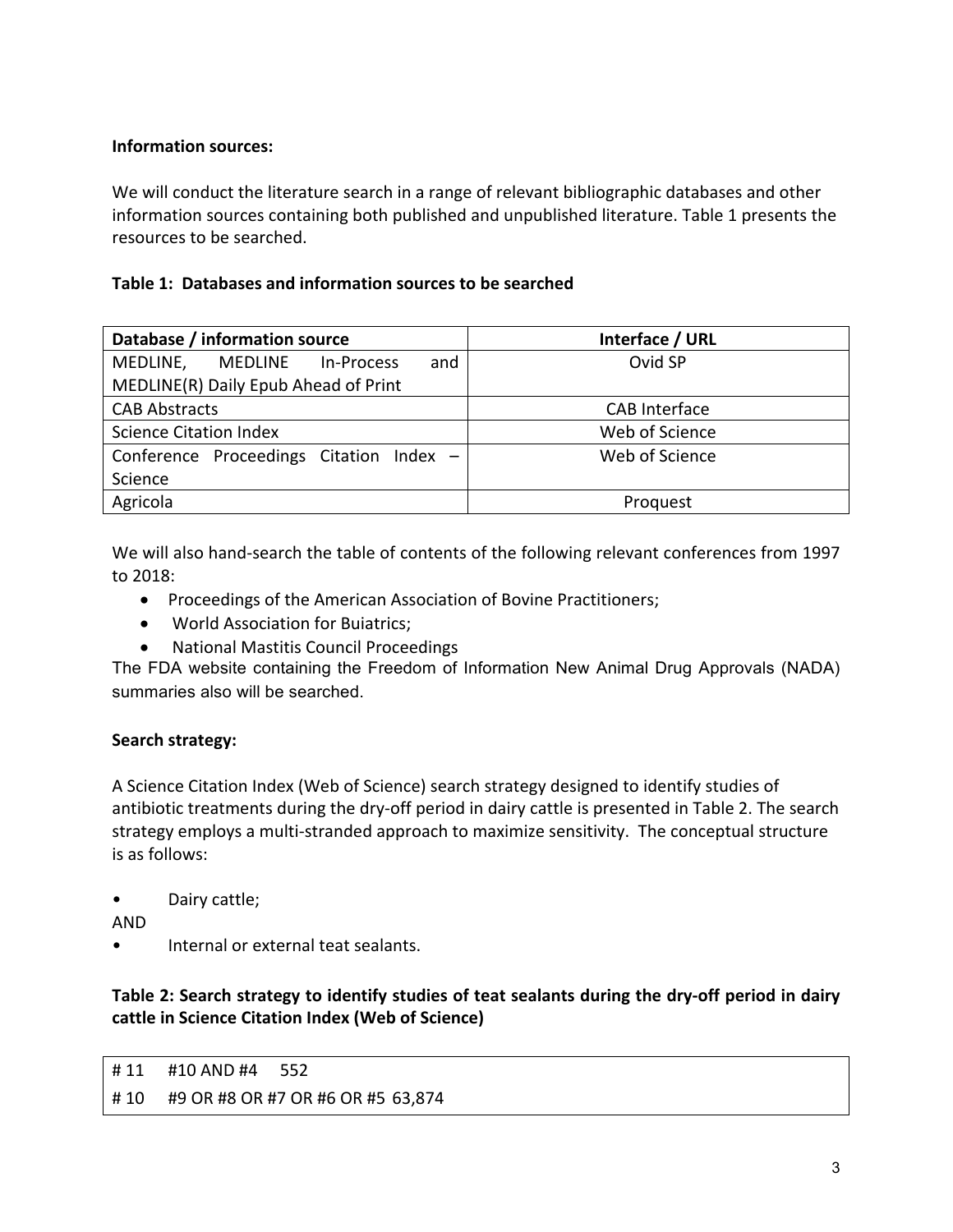| TS=(bismuth* OR Teatseal* OR Orbeseal* OR "Orbe-seal*" OR LockOut* OR "Lock Out*"<br>#9     |  |
|---------------------------------------------------------------------------------------------|--|
| OR Boviseal* OR "Bovi-seal*" OR Cepralock* OR "Cepra-lock*" OR Noroseal* OR "Noro-seal*"    |  |
| OR THexx* OR "T-Hexx*" OR Ubroseal* OR "Ubro-seal*" OR DryFlex* OR "Dry-Flex*" OR           |  |
| StrongHold* OR "Strong Hold*") 47,458                                                       |  |
| TS=(("teat" OR "teats" OR intramammar* OR "intra-mammar*") NEAR/5 barrier*)<br># 8          |  |
| 29                                                                                          |  |
| TS=(("teat" OR "teats" OR intramammar* OR "intra-mammar*" OR "barrier") NEAR/5<br>#7        |  |
| ("dip" OR "dips" OR "dipped" OR "dipping" OR coat* OR film*)) 15,018                        |  |
| TS=((external* OR internal* OR persistent*) NEAR/5 ("seal" OR "seals" OR sealant* OR<br>#6  |  |
| "sealed" OR "sealing" OR sealer* OR plug*)) 1,007                                           |  |
| TS=(("teat" OR "teats" OR intramammar* OR "intra-mammar*" OR "barrier") NEAR/5<br>#5        |  |
| ("seal" OR "seals" OR sealant* OR "sealed" OR "sealing" OR sealer* OR plug*))<br>590        |  |
| #4<br>#3 OR #2 OR #1<br>495,342                                                             |  |
| TS=(mastiti* OR ((intramammar* OR "intra-mammar*") NEAR/3 (infect* OR inflamm*)))<br>#3     |  |
| 16,589                                                                                      |  |
| TS=(ayrshire* OR "brown swiss*" OR "busa" OR "busas" OR canadienne* OR dexter* OR<br># 2    |  |
| "dutch belted*" OR "estonian red*" OR fleckvieh* OR friesian* OR girolando* OR guernsey* OR |  |
| holstein* OR illawarra* OR "irish moiled*" OR jersey* OR "meuse rhine issel*" OR            |  |
| montbeliarde* OR normande* OR "norwegian red*" OR "red poll" OR "red polls" OR              |  |
| shorthorn* OR "short horn*")<br>53,936                                                      |  |
| TS=("cow" OR "cows" OR "cattle" OR heifer* OR "dairy" OR "milking" OR "bovine" OR<br>#1     |  |
| "bovinae" OR buiatric*) 465,272                                                             |  |

The search strategies will not be limited by date, language, or publication type.

We will conduct searches using each database listed in the protocol, translating the strategy appropriately to reflect the differences in database interfaces and functionality.

# **Study records:**

**Data management:** We will download the results of searches in a tagged format and load them into bibliographic software (EndNote). The results will be de-duplicated using several algorithms. We will save results from resources that do not allow export in a format compatible with EndNote in Word or Excel documents as appropriate and manually deduplicate. The de-duplicated search results will be uploaded into online systematic review software (DistillerSR®, Ottawa, ON, Canada). Reviewers will have training in epidemiology and in systematic review methods. Prior to both abstract and full-text screenings, data extraction, and risk of bias assessment, the reviewers assigned to each step will undergo training to ensure consistent data collection using the forms created in DistillerSR®.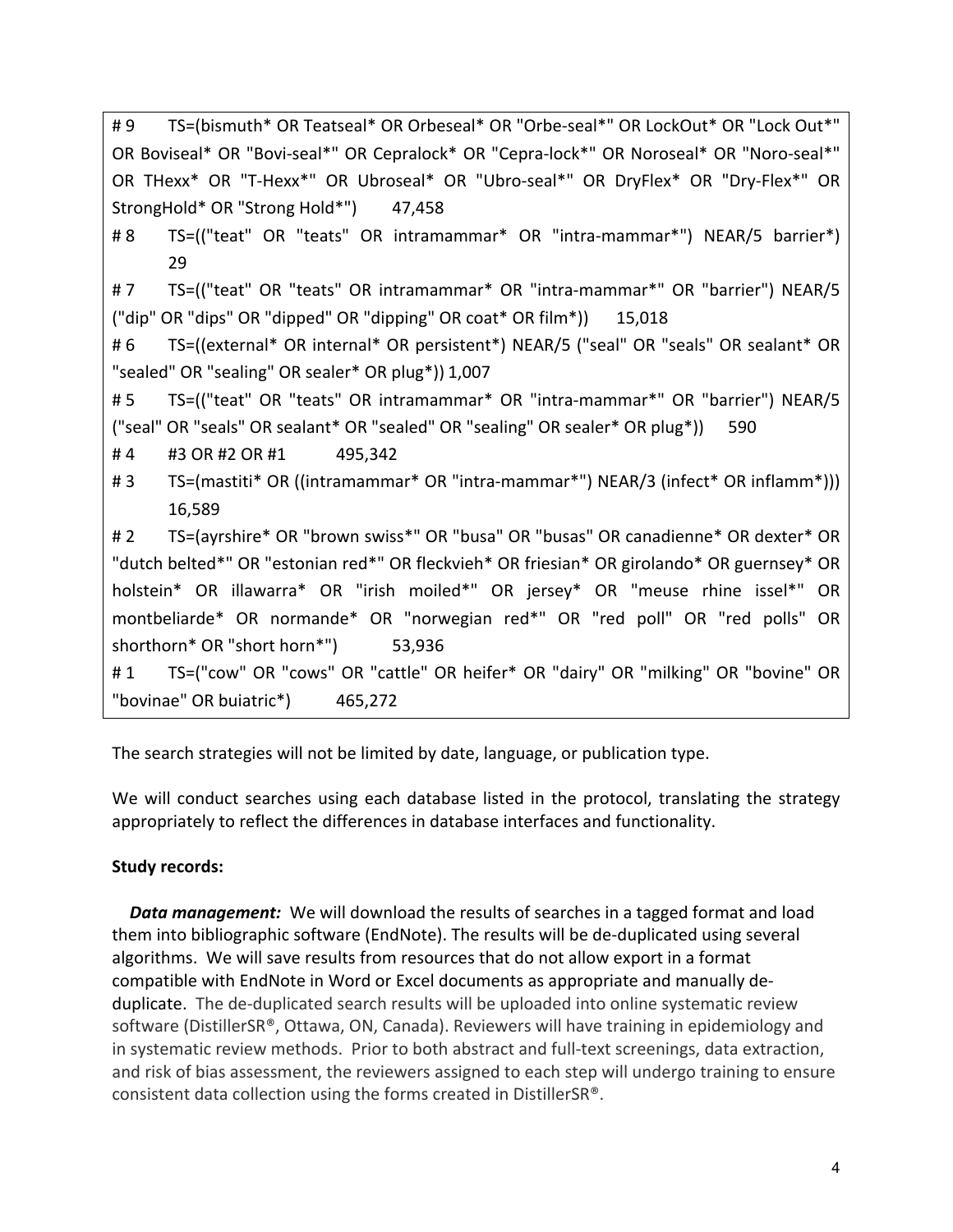**Selection process:** In the first round of screening, abstracts and titles will be screened for eligibility. Two reviewers will independently evaluate each citation for relevance using the following questions:

- 1) Does the study evaluate the use of internal or external teat sealants in pre-partum dairy heifers or at dry-off in dairy cows following the first or greater lactation? YES (neutral response), NO (EXCLUDE), UNCLEAR (neutral response)
- 2) Is there a concurrent comparison group? (i.e. controlled trial with natural or deliberate disease exposure or analytical observational study)?

YES (neutral response), NO (EXCLUDE), UNCLEAR (neutral response)

3) Is the full text available in English? YES (include for full text screening), NO (EXCLUDE), UNCLEAR (include for full text screening)

Citations will be excluded if both reviewers responded "no" to any of the questions. Any disagreements will be resolved by consensus. If consensus cannot be reached, the article will be marked as "unclear" and will advance to full text screening. A pre-test will be conducted by all reviewers on the first 250 abstracts to ensure clarify of questions and consistency of understanding of the questions.

Following title/abstract screening, eligibility will be assessed through full-text screening. The same questions will be used as for the title / abstract screening. Two reviewers will independently evaluate the full text articles, with any disagreements resolved by consensus. If consensus cannot be reached, a third reviewer will be used.

**Data collection process:** Data will be extracted by two reviewers working independently. Any disagreements will be resolved by consensus or, if consensus cannot be reached, a third reviewer will be used. Authors will not be contacted to request missing data or to clarify published results. A form for data extraction will be created for this review in DistillerSR® and pre-tested on 4 full text articles to ensure question clarity.

#### **Data items:**

Study level data to be extracted include:

- Study design: experimental with natural disease exposure, experimental with deliberate disease exposure ("challenge trial"), or analytical observational
- Country
- Commercial versus research trials
- Year the study was collected
- Months of data collection
- Breed of cattle
- Whether the study population is comprised of pre-partum heifers, first lactation or greater dairy cows or both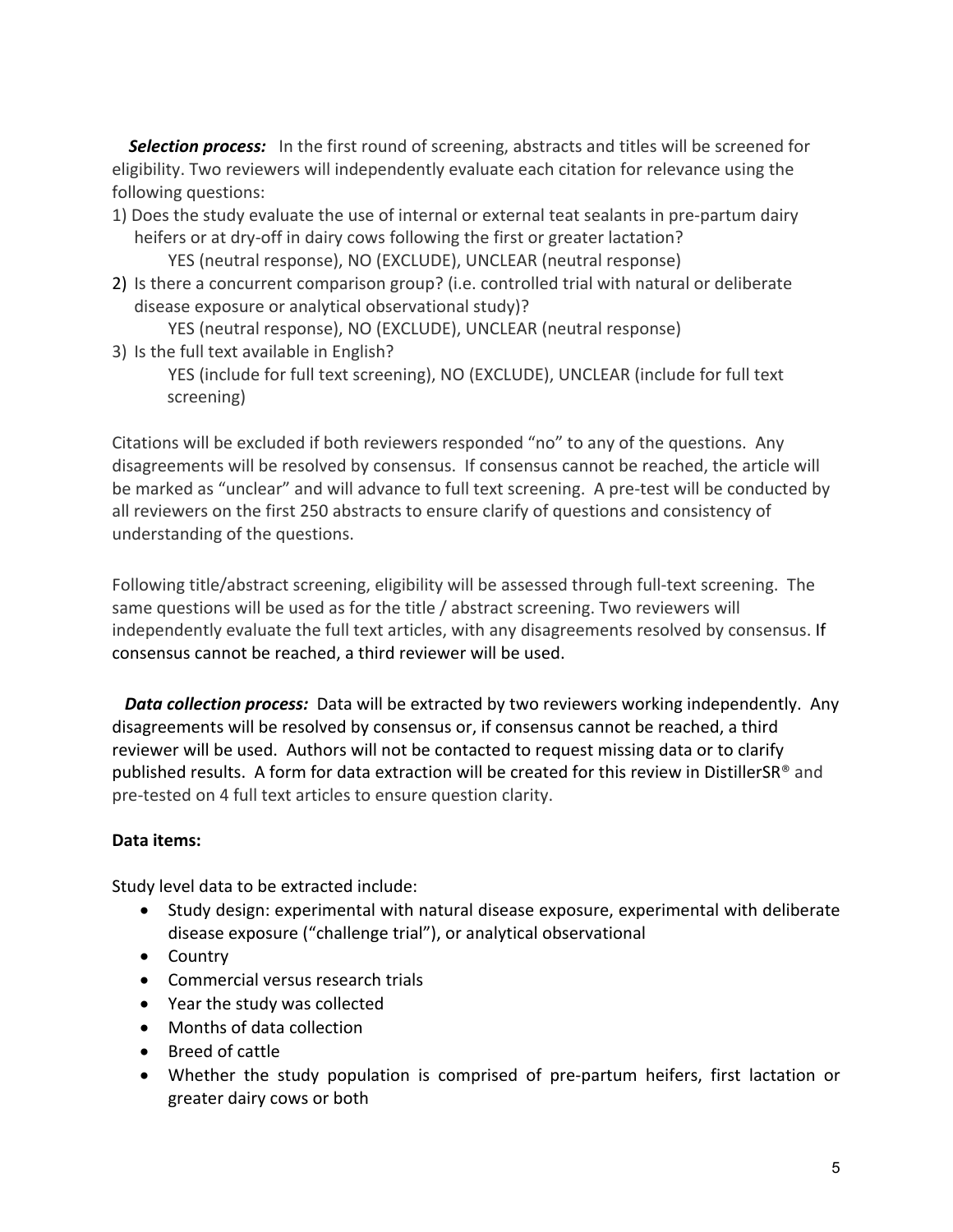- Description of the intervention (specific teat sealant) and, for pre-partum heifers, the time pre-partum when the intervention was applied
- Description of comparison group

The above data will be collect for all of the primary hypothesis-testing studies that are identified as relevant at full text screening (i.e., experimental studies with natural disease exposure, experimental studies with deliberate disease induction, and analytical observational studies). The arm level data, described below, will be extracted only for experimental studies with natural disease exposure.

Arm level data collected:

- Number of animals enrolled
- Number of animals lost to follow up
- Number of animals analyzed
- Any additional concurrent treatments given to the intervention groups studies with additional treatments will be considered as separate treatments arms to studies with only an internal or external sealant.

# **Outcomes and prioritization:**

#### *Critical outcomes (in order of prioritization):*

- Incidence of clinical mastitis during the first 30 days of the subsequent lactation,
- Reduction in new IMI during the dry-cow period or, in pre-partum heifer, the period between treatment and calving,
- Reduction of new IMI during the first 30 days of lactation.

# *Secondary outcomes (in order of prioritization):*

- Total antibiotic use to treat clinical mastitis during the first 30 days of the subsequent lactation,
- Milk production during the subsequent lactation,
- Somatic cell count the first test of the subsequent lactation, or the average of the first 3 tests of the subsequent lactation,
- Risk of culling due to mastitis during the subsequent lactation.

These outcomes were prioritized based on their impact on animal health and welfare and their economic importance. Formal evaluation of these criteria for prioritization was not undertaken.

Data will be collected to describe the outcomes that were evaluated for all eligible studies, regardless of study design. The specific outcome data, as described below, will be extracted only for experimental studies with natural disease exposure.

# **Outcome data to be collected:**

- 1) Incidence of clinical mastitis during the subsequent lactation
	- a. Case definition of clinical mastitis
	- b. Level at which outcome data were measured (quarter, composite individual)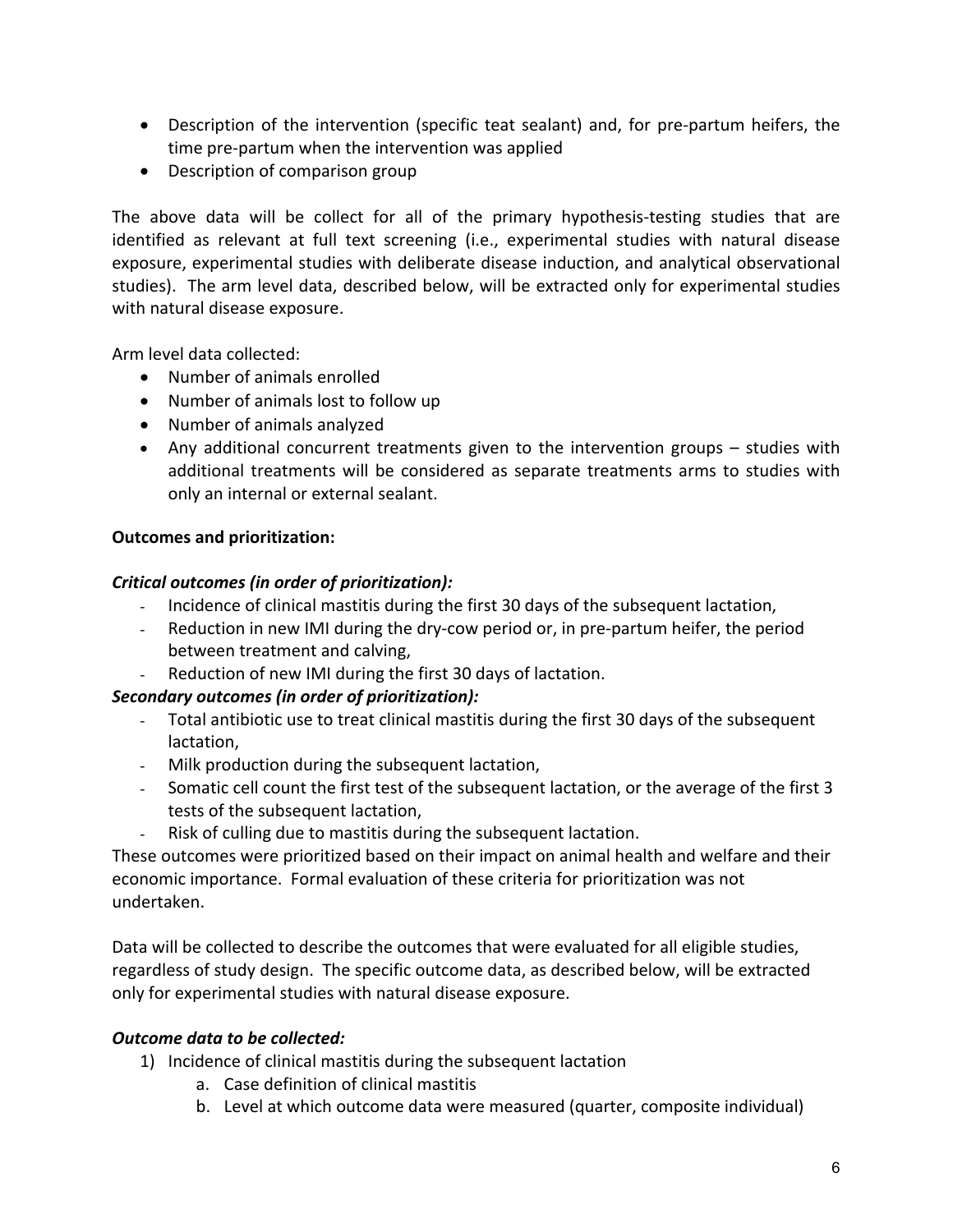- 2) Outcomes related to IMI
	- a. Method of determining the study subjects were free of IMI at dry-off or, for prepartum heifer, prior to administering the intervention:
		- i. Negative culture (extract data on quarter or composite)
		- ii. Somatic cell count below a threshold (extract data on threshold and time period for assessment)
		- iii. No clinical case of mastitis during specified duration (extract data on duration)
		- iv. Other (specify)
		- v. Not assessed excluded from meta-analysis, as cannot distinguish incident from prevalent cases.
	- b. Level at which the outcomes were measured (quarter, composite individual, group)
	- c. Method of diagnosis of IMI status
		- i. Number of milk samples used to classify IMI status and timing of sample collection if  $>1$
		- ii. Whether National Mastitis Council (NMC) Laboratory Methods were stated as used
		- iii. If other methods were used in parallel or exclusively e.g. PCR; Petrifilm or selective media
	- d. Type of bacteria:
		- i. Individual bacteria results will be extracted for: Coliforms, Strep. uberis, Strep. agalactica, Staph. aureus
		- ii. Grouped bacteria results will be extracted for: Major contagious mastitis pathogens (Staph. aureus and Strep. agalactia), and Major environmental mastitis pathogens (Strep. uberis and coliforms)

For each of the primary and secondary outcomes, we will extract the possible metrics in the following order:

- $1<sup>st</sup>$  priority: Adjusted summary effect size ( $_{\text{adjusted}}$  risk ratio or  $_{\text{adjusted}}$  odds ratio, mean differences for continuous outcomes) and variables included in adjustment and corresponding precision estimate
- $\bullet$  2<sup>nd</sup> priority: Unadjusted summary effect size
- $3<sup>rd</sup>$  priority: Arm level risk of the outcome, or arm level mean of the outcome (continuous outcomes)
- Variance components.

If variance estimates are not reported, but the authors provide the data necessary to calculate them using standard formulas, we will calculate these data. If results are provided only in graphical form, we will estimate the numerical results using WebPlotDigitizer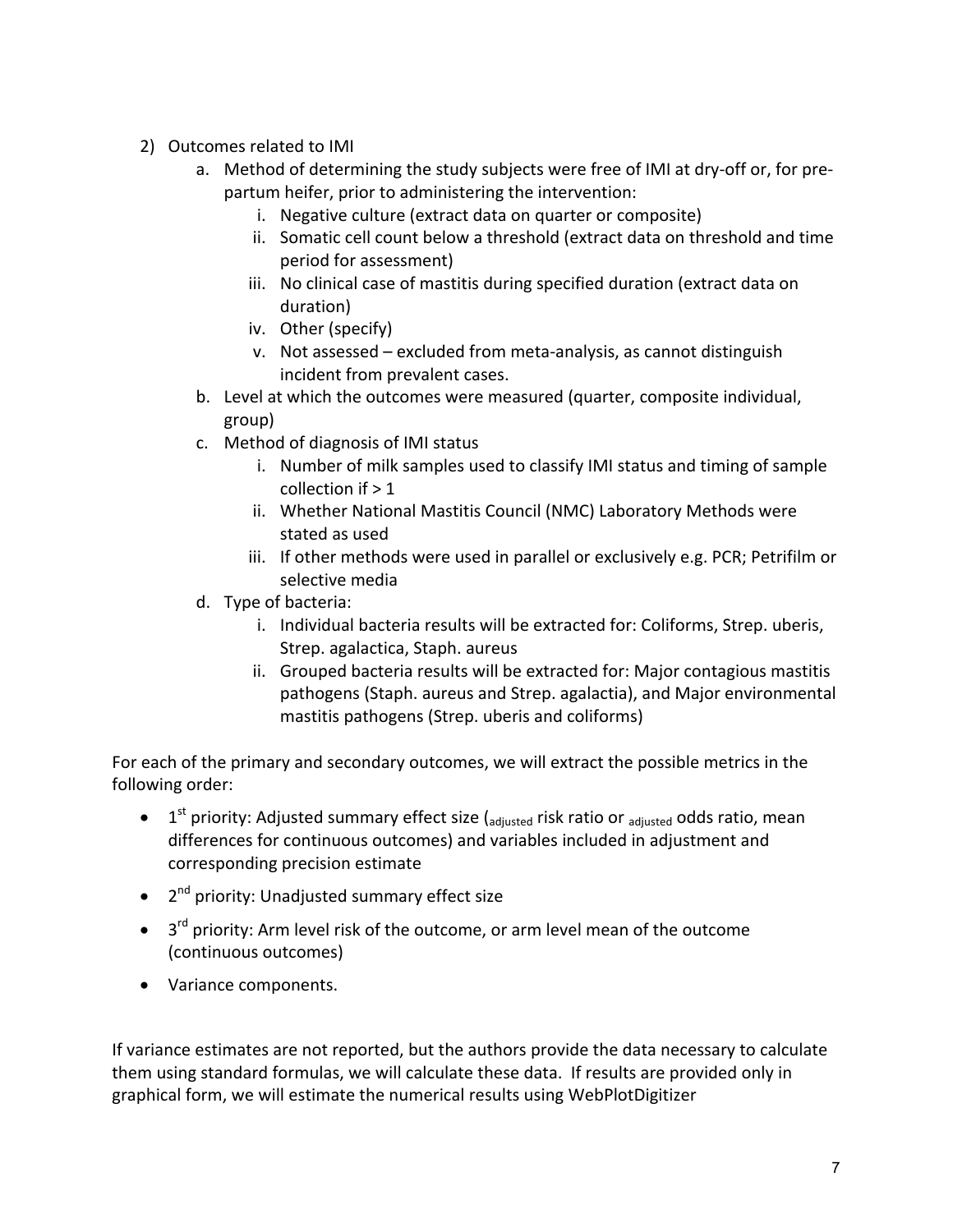(https://automeris.io/WebPlotDigitizer/), if the full text is in a suitable format for using this resource.

**Risk of bias in individual studies:** Risk of bias will only be assessed for controlled trials with natural disease exposure. Risk of bias assessment will be performed at the outcome level for each of the critical outcomes using the Cochrane risk of bias instrument (Higgins et all, 2016), with the signaling questions modified as necessary for the specific review question. The ROB-2.0 for RCTs will be used. This tool is available at

https://sites.google.com/site/riskofbiastool/welcome/rob-2-0-tool.

#### **Data synthesis:**

*Network meta-analysis.* Network meta-analysis (aka mixed treatment comparison metaanalysis) will be conducted for each of the primary outcomes. Network meta-analysis will use the approach described by NICE Decision Support Unit technical document (Dias et al., 2014; O'Connor et al., 2013, O'Connor et al., 2016). The approach to reporting will use the PRISMA-NMA (http://www.prisma-statement.org/Extensions/NetworkMetaAnalysis.aspx). Planned a priori sub-group analyses will be conducted for randomized versus non-randomized trials, heifers versus first lactation or older cows, and internal versus external sealants.

**Meta-bias(es):** Small study effects ("publication bias") will be assessed for all antibioticcomparator combinations where there are at least 10 studies in the meta-analysis. If feasible, we will use approaches to assessing publication bias in the network of evidence using previously proposed approaches (Mavridis et al., 2013; Mavridis et al., 2014).

**Confidence in cumulative evidence:** The quality of evidence for each critical outcome will be assessed using the approach proposed by GRADE (GRADE, 2015, Puhan et al., 2014), while also considering the nature of the network meta-analysis (Jansen et al., 2011)

# **Discussion:**

This systematic review will provide a synthesis of the current evidence regarding the efficacy of teat sealants used pre-partum in heifers and at dry off in dairy cows to prevent IMI and clinical mastitis. Results will be helpful for veterinarians and dairy producers when making evidenceinformed decisions regarding dry cow management to reduce mastitis and potentially reduce the need to use antibiotics in dairy cows at dry off or to treat clinical disease. The results also will be helpful for identifying specific gaps in knowledge related to the efficacy of these products for targeting additional research.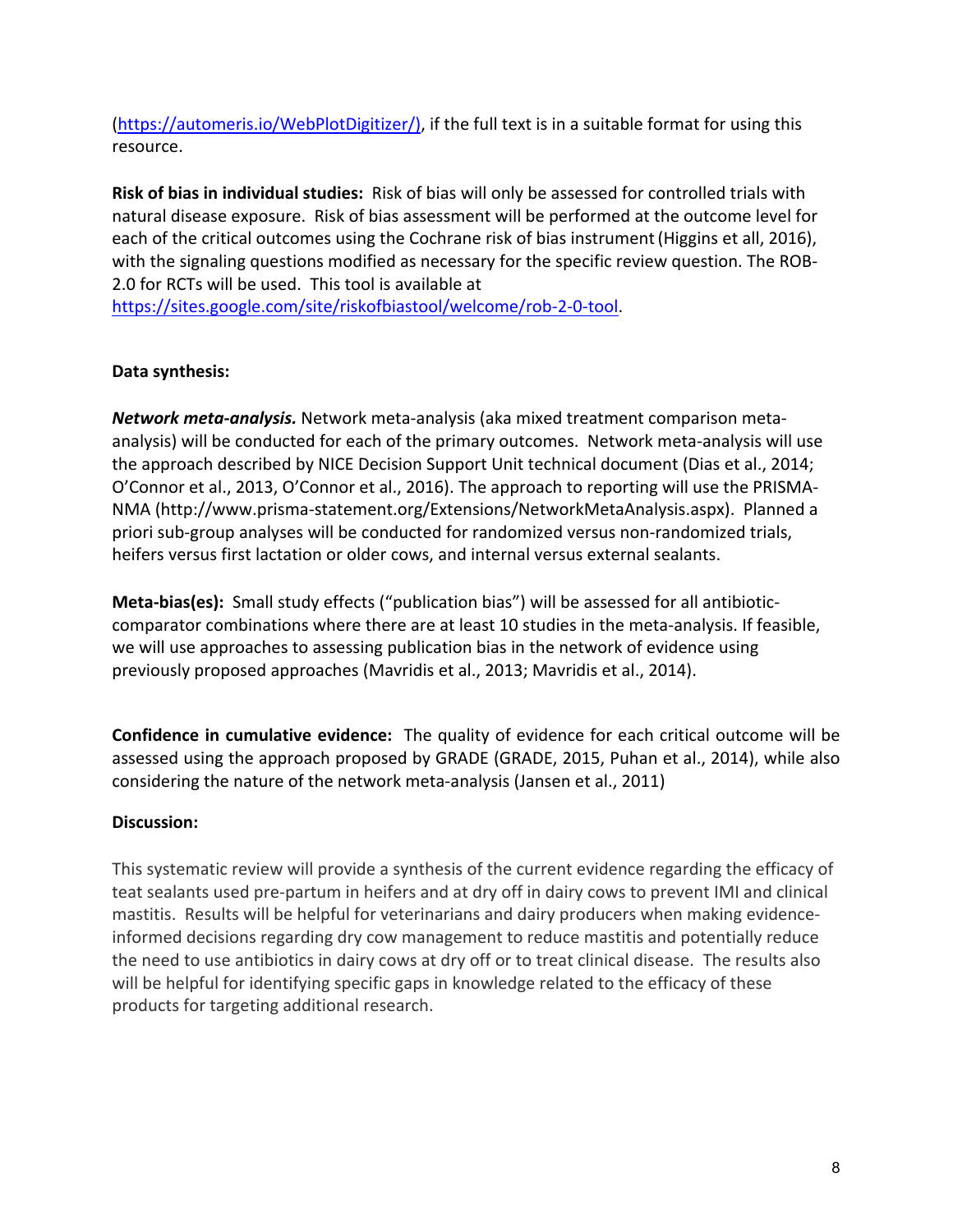#### **References:**

Liberati A, Altman DG, Tetzlaff J, Mulrow C, Gotzsche PC, Ioannidis JP, Clarke M, Devereaux PJ, Kleijnen J, Moher D. 2009. The PRISMA statement for reporting systematic reviews and metaanalyses of studies that evaluate health care interventions: explanation and elaboration. J Clin Epidemiol. 62: e1-e34. 10.1016/j.jclinepi.2009.06.006.

Moher D, Shamseer L, Clarke M, Ghersi D, Liberati A, Petticrew M, Shekelle P, Stewart LA. 2015. Preferred Reporting Items for Systematic Review and Meta-Analysis Protocols (PRISMA-P) 2015 statement. Syst Rev. 4(1):1. doi: 10.1186/2046-4053-4-1

Lam, T.J.G.M., E. van Engelen, C.G.M. Scherpenzeel, J.J Hage. 2012. Strategies to reduce antibiotic usage in dairy cattle in the Netherlands. Cattle Practice 20:166-171.

Huxley, J.N., M.J. Green, L.E. Green, A.J. Bradley. 2002. Evaluation of the efficacy of an internal teat sealer during the dry period. J. Dairy Sci. 85: 551-561.

Dingwell, R.T., D.F. Kelton, K.E. Leslie. 2003. Management of the dry cow in control of peripartum disease and mastitis. Vet. Clin. Food Anim. 19: 235-265.

Piepers, S., S. De Vliegher, A. De Kruif, G. Oposmer, H.W. Barkema. 2009. Impact of intramammary infections in dairy heifers on future udder health, milk production, and culling. Vet. Microbiol. 134:113-120.

Ali Naqvi, S., J. De Buck, S. Dufour, H.W. Barkema. 2018. Udder health in Canadian dairy heifers during early lactation. J. Dairy Sci. 101:3233-3247.

World Health Organization. 2015. Global action plan on antimicrobial resistance. Accessed June 7, 2018. http://www.who.int/iris/bitstream/10665/193736/1/9789241509763\_eng.pdf?ua=1

Sargeant, J.M., and A.M. O'Connor. 2014. Introduction to systematic reviews in animal agriculture and veterinary medicine. Zoon. Public Health.  $61:3 - 9$ .

Higgins J, Sterne J, Savović J, Page M, Hróbjartsson A, et al., 2016. A revised tool for assessing risk of bias in randomized trials In: Chandler J, McKenzie J, Boutron I, Welch V (editors). Cochrane Methods. Cochrane Database of Systematic Reviews Issue 10 (Suppl 1). dx.doi.org/10.1002/14651858.CD201601.

Dias, S., N.J. Welton, A.J. Sutton, A.E. Ades. 2014. NICE DSU technical support document 2: A generalized linear modeling framework for pairwise and network meta-analysis of randomized controlled trials. Decision Support Unit. Accessed Dec. 1 2017. https://www.ncbi.nlm.nih.gov/pubmedhealth/n/nicedsutsd2/pdf/